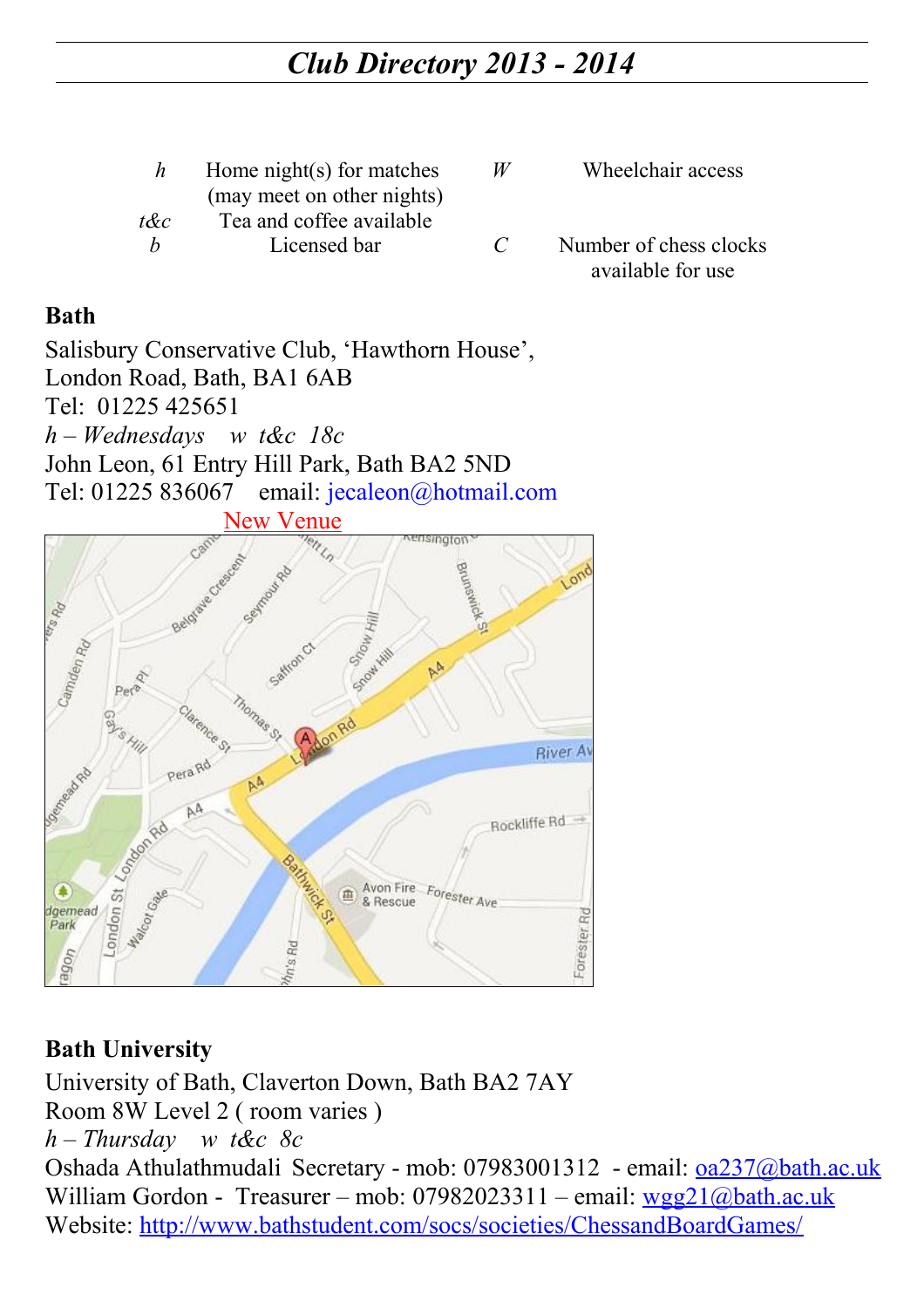## **Bristol & Clifton**

Holiday Inn, Bond St, City Centre, BS1 3LE *h – Wednesday b 16c* Alan Papier, 17 First Ave, St Annes, Bristol BS4 4DU Tel: 07899826515 email: [chinadoc@chinadoc.force9.co.uk](file:///C:/July%202012%20New/Website/Chessit/Fixtures/2013/chinadoc@chinadoc.force9.co.uk) Website: [http://www.cliftonchess.pwp.blueyonder.co.uk](http://www.cliftonchess.pwp.blueyonder.co.uk/)



# **Bristol Cabot**

The Colosseum, Redcliff Hill, Redcliff, Bristol BS1 6SJ Tel: 0117 9870070 *h – Tuesday b t&c 6c* Neil Derrick, 21 Sloan Street, St George, Bristol BS5 7AD Tel: 0117 939 3013 Mob: 07896756126 email: [neilderrick@blueyonder.co.uk](mailto:neilderrick@blueyonder.co.uk)

## **Clevedon**

Clevedon Cricket Club, Esmond Grove, Dial Hill, Clevedon, Somerset BS21 7HW Tel: 01275 877585 *h – Monday b w 12c* David Peters, St Marys House, Langford Road, Lower Langford, Bristol BS40 5HU Tel: 01934 863737 email: [david@peters4005.fsnet.co.uk](mailto:david@peters4005.fsnet.co.uk)

## **Downend & Fishponds**

Downend Cricket Club, WG Grace Memorial Ground Downend Road, Downend, Bristol BS16 5UE Tel: 0117 956 0164 *h – Tuesday b w 14c* Richard Palmer, 27 Castle Road, Pucklechurch, Bristol BS16 9RF. Tel: 0117 937 3761 email: richardpalmer47@tiscali.co.uk website:<http://downendchessclub.co.uk/>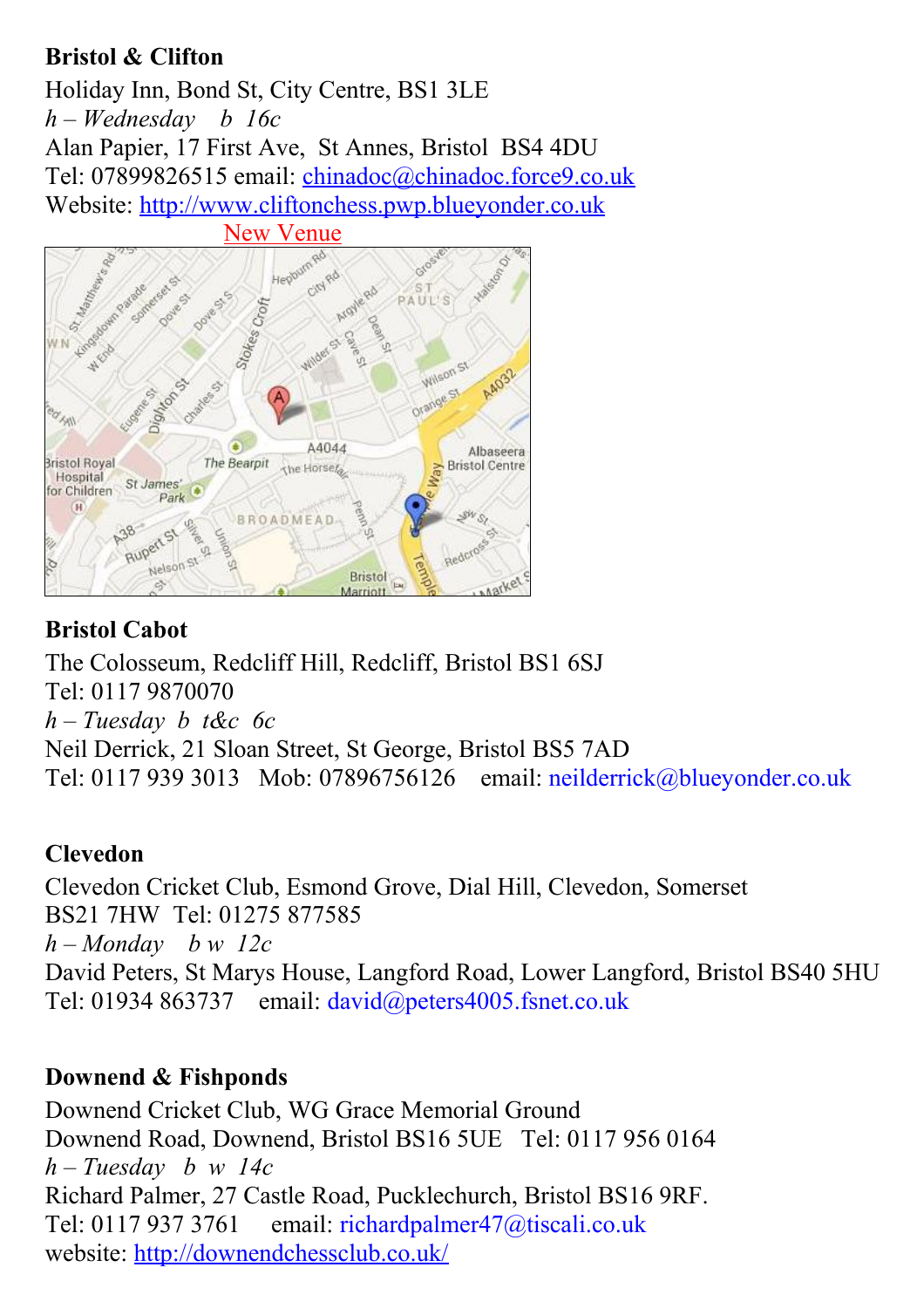#### **Grendel**

Bristol County Sports Club, 40 Colston Street, Bristol BS1 5AE Tel: 0117 927 3534 *h –Tuesday b 8c* Mike Jennings Tel: 0117 9592516 email: [mike.jennings@naturalengland.org.uk](file:///C:/July%202012%20New/Website/Chessit/Fixtures/2013/mike.jennings@naturalengland.org.uk)

#### **Hanham**

Hanham Community Centre, Hanham High Street, Hanham, Bristol BS15 3EJ Tel: 0117 967 4439 *h – Tuesday b t&c 12c* Roger Williams, 116 Mounthill Road, Hanham, Bristol BS15 8QR. Tel: 0117 967 6734 email: [rwilliams@hanhamchess.co.uk](file:///C:/July%202012%20New/Website/Chessit/Fixtures/2013/rwilliams@hanhamchess.co.uk) website: [www.hanhamchess.co.uk/](file:///C:/July%202012%20New/Website/Chessit/Fixtures/2013/www.hanhamchess.co.uk/)

#### **Harambee**

The Malcolm X Centre, 141 City Road, St Paul's, Bristol BS2 8YH *h - Thursday b w 12c* Errol Campbell, Port Sea, 141 Beaufort Road, St George, Bristol BS5 8JG. Tel: 0117 955 7148 email: [errol.campbell@blueyonder.co.uk](file:///C:/July%202012%20New/Website/Chessit/Fixtures/2013/errol.campbell@blueyonder.co.uk)

## **Horfield & Redland**

1, Redland Park, Redland, Bristol BS7 4EQ *(next to United Reformed Church, Whiteladies Road*) *h – Tuesday t&c 17c* Chris Jones, 11, Severn Grange, Ison Hill Road BS10 7QA Tel: 0117 950 1292 email: [cjajones1@yahoo.co.uk](file:///C:/July%202012%20New/Website/Chessit/Fixtures/2013/cjajones1@yahoo.co.uk) website: www.horfieldchess.org.uk

## **Keynsham**

J N Fear Institute, High Street, Keynsham BS31 1DQ *h – Wednesday t&c 18c* Duncan Macarthur, 26 Henleaze Road, Henleaze, Bristol BS9 4HS Tel: 0117 9625229 email: [d.macarthur123@btinternet.com](mailto:d.macarthur123@btinternet.com)